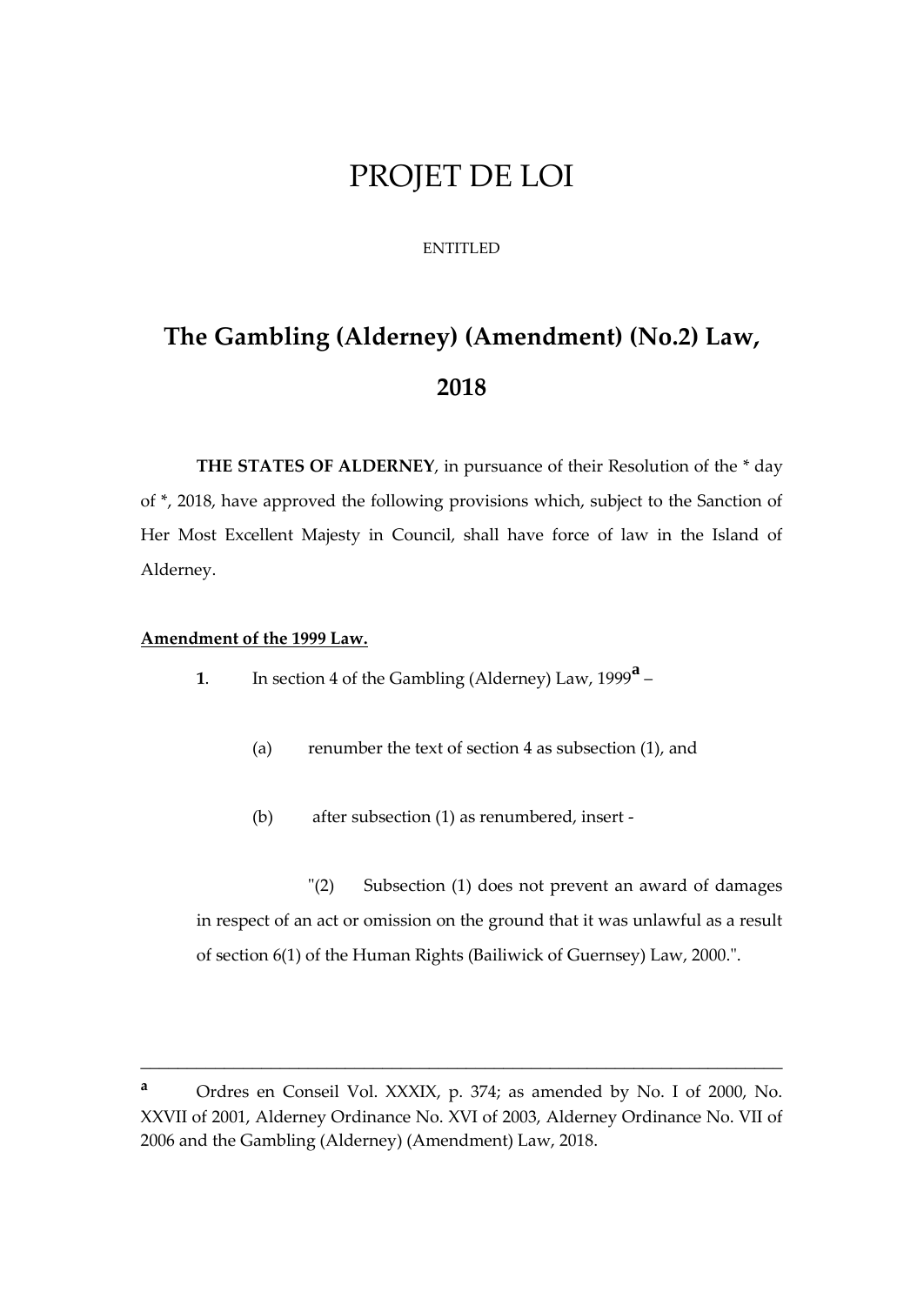#### **Interpretation.**

**2**. (1) In this Law -

"**enactment**" includes a Law, an Ordinance and any subordinate legislation and includes any provision or portion of a Law, an Ordinance or any subordinate legislation,

"**the States**" means the States of Alderney, and

"**subordinate legislation**" means any regulation, rule, order, rule of court, resolution, scheme, byelaw or other instrument made under any statutory, customary or inherent power and having legislative effect, but does not include an Ordinance.

(2) The Interpretation (Guernsey) Law, 1948**<sup>b</sup>** applies to the interpretation of this Law.

(3) Any reference in this Law to an enactment is a reference thereto as from time to time amended, re-enacted (with or without modification), extended or applied.

#### **Citation.**

**3**. This Law may be cited as the Gambling (Alderney) (Amendment) (No. 2) Law, 2018.

\_\_\_\_\_\_\_\_\_\_\_\_\_\_\_\_\_\_\_\_\_\_\_\_\_\_\_\_\_\_\_\_\_\_\_\_\_\_\_\_\_\_\_\_\_\_\_\_\_\_\_\_\_\_\_\_\_\_\_\_\_\_\_\_\_\_\_\_\_

**<sup>b</sup>** Ordres en Conseil Vol. XIII, p. 355.